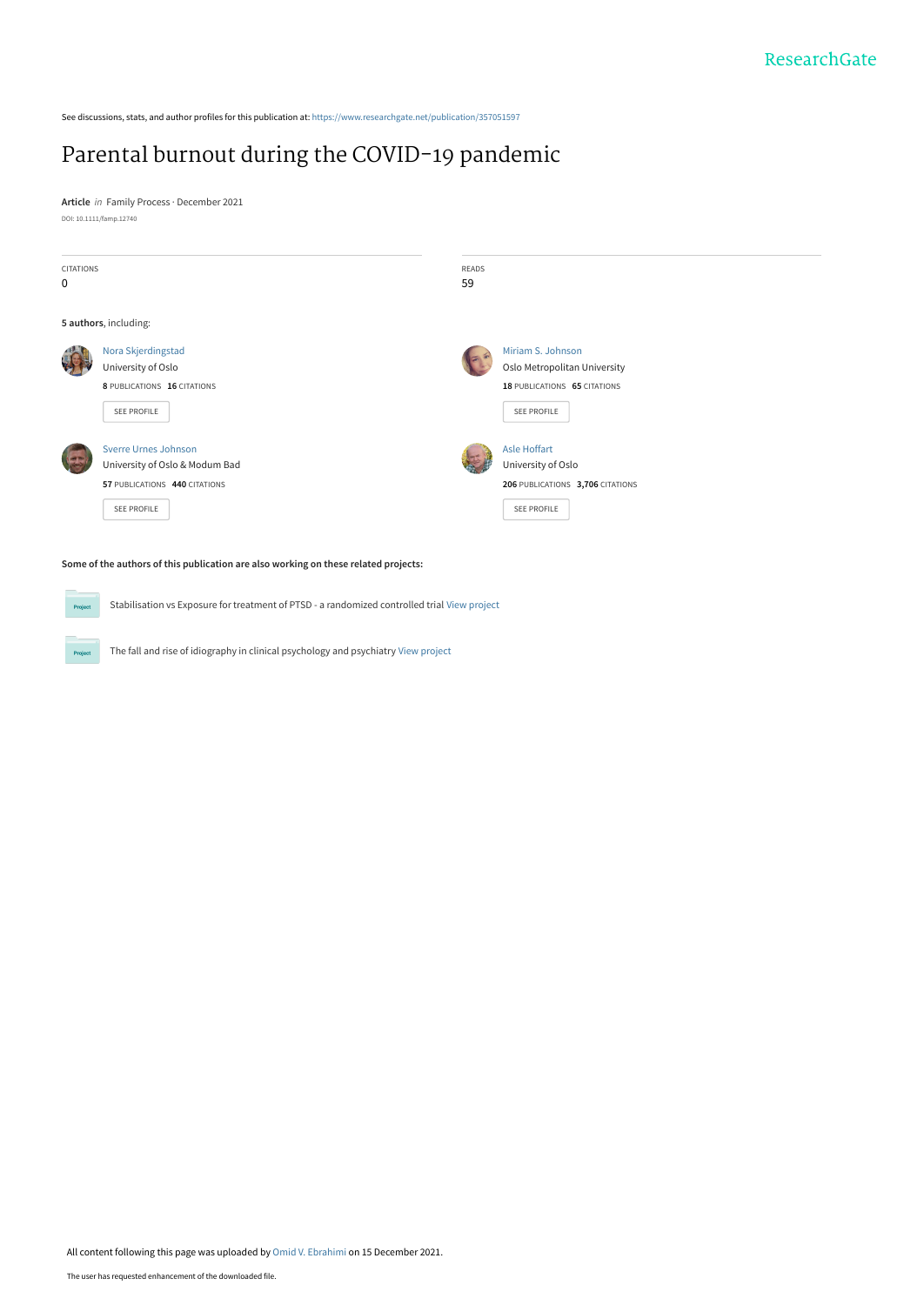# **Parental burnout during the COVID-19 pandemic**

**ORIGINAL ARTICLE**

**Nora Skjerdingstad[1](https://orcid.org/0000-0001-8900-059X)** | **Miriam S. Johnson[2](https://orcid.org/0000-0001-7486-2859)** | **Sverre U. Johnson**<sup>1,[3](https://orcid.org/0000-0002-8335-2217)</sup> | Asle Hoffart<sup>1,3</sup> | Omid V. Ebrahimi<sup>1,3</sup> |

#### 1 Department of Psychology, University of Oslo, Oslo, Norway

2 Oslo Metropolitan University, Oslo, Norway 3 Modum Bad Psychiatric Hospital, Vikersund, Norway

#### **Correspondence**

Nora Skjerdingstad, University of Oslo, Forskningsveien 3A, Harald Schjelderups hus, 0373 Oslo, Norway. Email: [noraps@uio.no](mailto:noraps@uio.no)

#### **Abstract**

Increased and long-term parental stress related to one's parental role can lead to parental burnout. In the early phase of the COVID-19 pandemic, families experienced intensified pressure due to the government-initiated contact restrictions applied to prevent the spread of the virus in the population. This study investigates the risk factors and predictors of parental burnout in a large sample of parents  $(N = 1488)$  during the COVID-19 pandemic in Norway. Demographic and psychosocial factors were assessed at two timepoints: at the beginning of the pandemic outbreak in March 2020 (T1) and at 3 months follow-up (T2). A hierarchical regression analysis was applied to identify the factors that contribute to parental burnout at T2. Parental burnout was additionally explored across subgroups. Findings revealed that younger age was associated with more parental burnout. Concurrent (T2) use of unhelpful coping strategies, insomnia symptoms, parental stress, and less parental satisfaction was significantly associated with the presence of greater parental burnout (T2). Additionally, parental stress and satisfaction measured in the earliest phase of the pandemic (T1) were associated with parental burnout 3 months later (T2) over and above concurrent parental stress/satisfaction. Unemployed parents and individuals with a mental health condition were identified as subgroups with substantially heightened levels of parental burnout.

This is an open access article under the terms of the [Creative Commons Attribution-NonCommercial-NoDerivs](http://creativecommons.org/licenses/by-nc-nd/4.0/) License, which permits use and distribution in any medium, provided the original work is properly cited, the use is non-commercial and no modifications or adaptations are made.

<sup>© 2021</sup> The Authors. *Family Process* published by Wiley Periodicals LLC on behalf of Family Process Institute.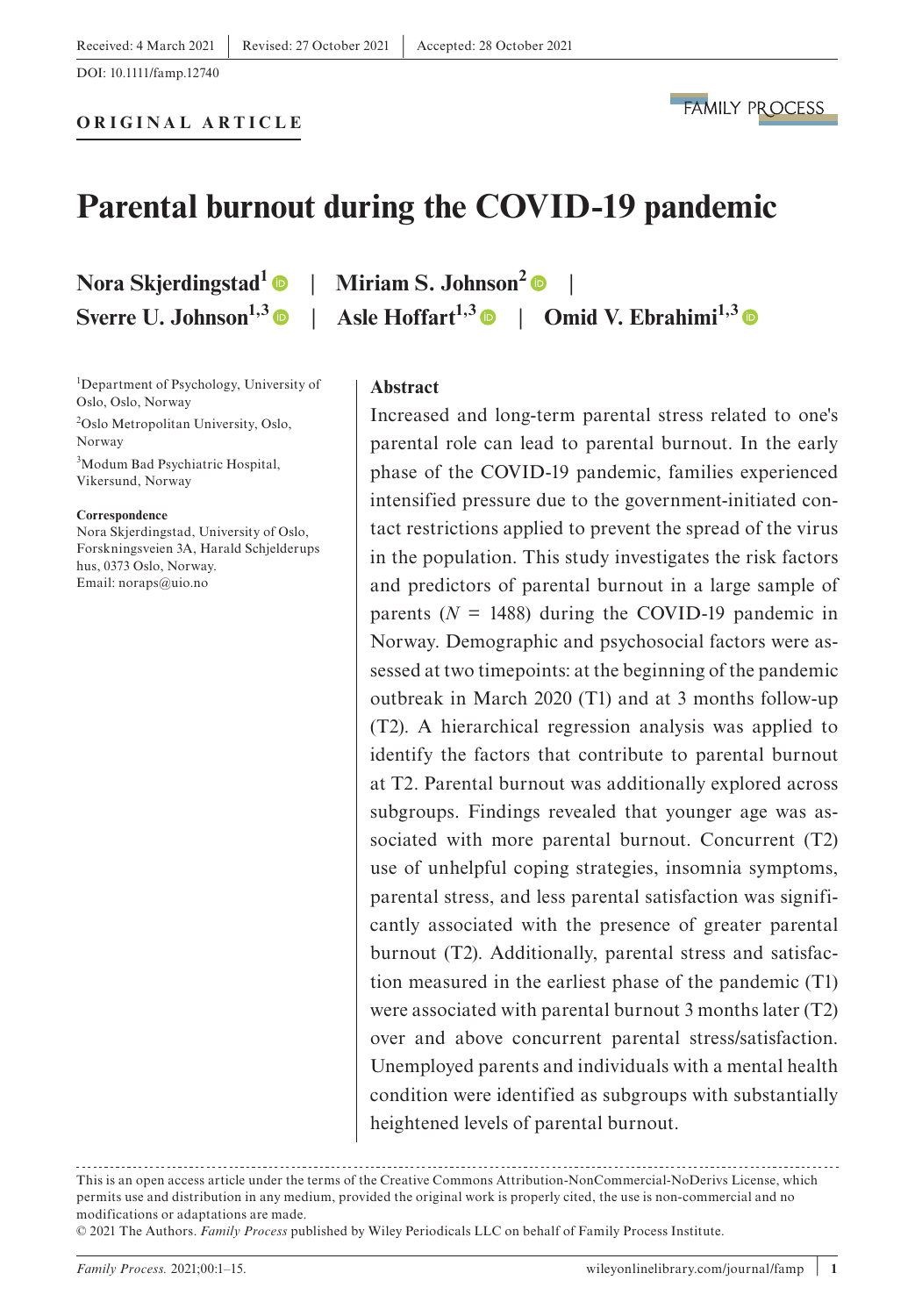#### **KEYWORDS**

COVID-19, family functioning, parental burnout, parental stress, professional interventions

### **INTRODUCTION**

The spread of the acute respiratory syndrome coronavirus 2 (SARS-CoV-2) has profoundly influenced families around the world and put parents at increased risk of experiencing parental burnout (Griffith, 2020), a chronic condition following prolonged and high levels of parental stress (Mikolajczak & Roskam, 2018). Parental burnout is a condition associated with detrimental long- and short-term effects on family functioning and parental mental health (Mikolajczak et al., 2018, 2019), thus underscoring the need to examine the potential risk factors associated with the condition during the COVID-19 pandemic. The aim of the study is two-fold in which it investigates several concurrent factors associated with parental burnout 3 months into the pandemic (T2), and additionally explores whether parent-related factors measured in the initial phase of the pandemic (T1) predicts levels of parental burnout at T2, beyond and above the predictors at T2 and demographic measures.

Parental burnout appears due to a discrepancy between the demands of being a parent and the resources available to meet those demands. The syndrome encompasses three dimensions: (1) emotional exhaustion related to one's parental role, (2) emotional distancing with one's children, and (3) lack of parental accomplishment (Mikolajczak & Roskam, 2018). Parental burnout has recently been highlighted in the literature as a construct that differs from ordinary parental stress and job-related exhaustion (Mikolajczak et al., 2019), and that it emerges from prolonged stress accompanying the parental role along with parents experiencing that they lack the resources to deal with the elevated stress. Studies have identified that parental stress is a robust determinant of parental burnout (Lebert-Charron et al., 2018; Mikolajczak et al., 2018) in nonpandemic periods. A growing number of studies have revealed elevated levels of perceived parenting stress during the pandemic (Brown et al., 2020; Hiraoka & Tomoda, 2020; Johnson, Ebrahimi, et al., 2020; Johnson, Skjerdingstad, et al., 2020; Spinelli et al., 2020). However, to date, little is known about the long-term association between parental stress and parental burnout during the COVID-19 pandemic, thus requiring investigation in the present setting, given the intensity of lockdown measures that may have amplified these detrimental associations and presented novel challenges that necessitate empirical investigation.

Several government-initiated physical distancing protocols have been applied to impede the spread of viral infection in the population, including home confinement, contact restrictions, quarantine, and isolation, together with school and kindergarten lockdowns, and home office arrangements. The novelty, degree of unpreparedness, and uncertainty of the situation during the initial phase of the pandemic led to increased pressure on societies generally, and families especially, with potential consequences for the economy and physical and mental health (e.g. Duan et al., 2020; Xiang et al., 2020). Mothers and fathers experienced a new range of daily life stressors, including balancing full-time parenting, domestic workload, and homeschooling, many of them while simultaneously conducting their own work from home. Given the nature of the physical distancing protocols, children and parents were forced to spend considerably larger amounts of time together. Researchers have also stressed the potential harm the physical distancing protocols may cause in family environments, encompassing the serious implication of increased risk of family violence and parent-related exhaustion (e.g. Campbell, 2020; Fontanesi et al., 2020; Griffith, 2020; Lawson et al., 2020; Lee, 2020).

Drawing on theoretical considerations, several factors were included in the current research. Insomnia symptoms and self-efficacy have previously been associated with detrimental mental health conditions among parents, including parental burnout (Kwok & Wong, 2000;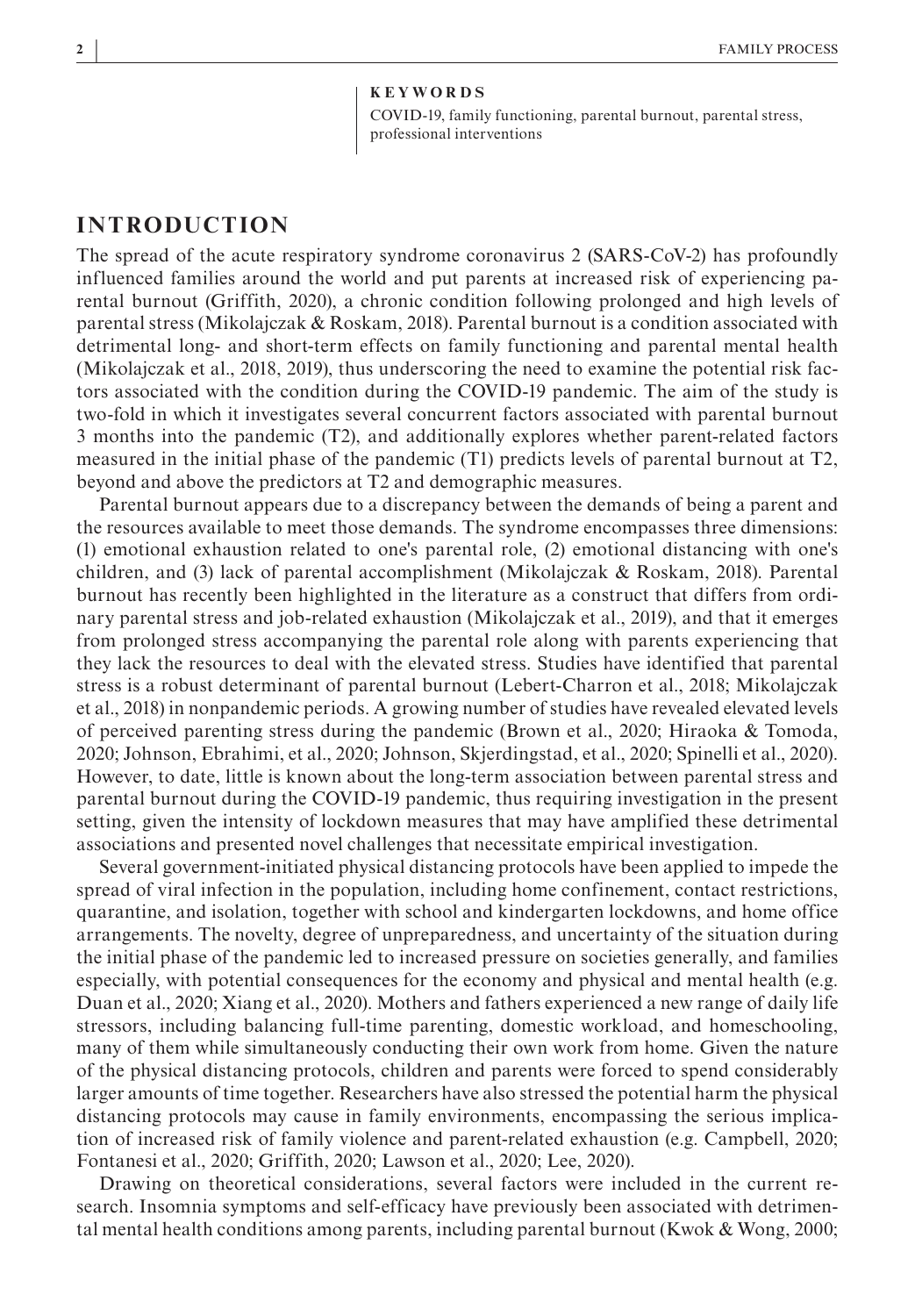Mikolajczak et al., 2019; Mouton & Roskam, 2015). We believe that parents who report greater perceived ability to deal with the rises in demands and stressors (self-efficacy) accompanied by viral mitigation protocols, would eventually experience less parental burnout later, considering that general self-efficacy has been identified as an important protective variable in explaining mental health outcomes (e.g., Andersson et al., 2014). To investigate potential factors involved in the interplay between pandemic stressors and parental burnout, variables aimed to explain cognitive mechanisms and coping strategies were included. Here, mechanistic variables refer to strategies that individuals use to cope with negative emotions or symptoms (Hoffart  $\&$ Johnson, 2020). In this study, unhelpful coping strategies, negative metacognitions (e.g., "My thoughts can hurt me"), and positive metacognitions (e.g., "Worrying helps me cope") were explored. These factors are important to investigate as they are central mechanistic variables subject to change across psychological interventions, such as metacognitive therapy (MCT; Wells, 2009), which was developed to directly modify such underlying metacognitive beliefs. In MCT, metacognitive beliefs are prominent in the development and maintenance of psychopathological processes, and this study aims to investigate whether such beliefs are associated with parental burnout during the pandemic.

Unhelpful coping strategies refer to maladaptive strategies used to cope with negative thoughts or feelings, for example, by using alcohol, pills, or substances to distract oneself from difficulties. Negative metacognitions include the belief that one's worrying is uncontrollable, while positive metacognitions refer to beliefs concerning the benefits of worrying. Consequently, this study explores whether mothers and fathers who experience more uncontrollable thoughts, parents who believe rumination is a beneficial problem-solving strategy, and those who use maladaptive strategies to deal with difficult thoughts and emotions experience greater parental burnout.

In sum, a multifactorial approach is employed to assess a wide range of relevant factors, including demographic information, coping strategies, parental stress and satisfaction, insomnia symptoms, and self-efficacy, in order to reveal the most substantial and central factors associated with parental burnout. Factors are assessed across two time-points (in the initial phase and at 3 months follow-up) to reveal both contemporaneous and preceding risk factors associated with parental burnout.

## **METHODS**

#### **Participants and study design**

This research is a part of a larger project, the Norwegian COVID-19, Mental Health and Adherence Project. Ethical approval for the study was granted by the Regional Committee for Medical and Health Research Ethics and the Norwegian Centre for Research Data. The preregistered protocol of this study is available at Clinicaltrials.gov (Identifier: NCT04442386), where the study was pre-registered prior to data collection. All components of the submitted study adhere to its pre-registered protocol, with the exception that the measure of marital quality had to be excluded from the regression analysis, as including this variable would exclude a large proportion of the sample (i.e., single parents).

The present paper involves two data collections. The first wave of data (T1) was collected between March 31 and April 7, 2020, during the strictest government-initiated physical distancing protocols. The second wave of data (T2) was obtained between June 22 and July 13, 2020, more than 3 months after the pandemic outbreak in Norway, and during a time with partial opening of the society, encompassing fewer social restriction measures and reduced infection among the population. The data collection periods involved a stopping rule to ensure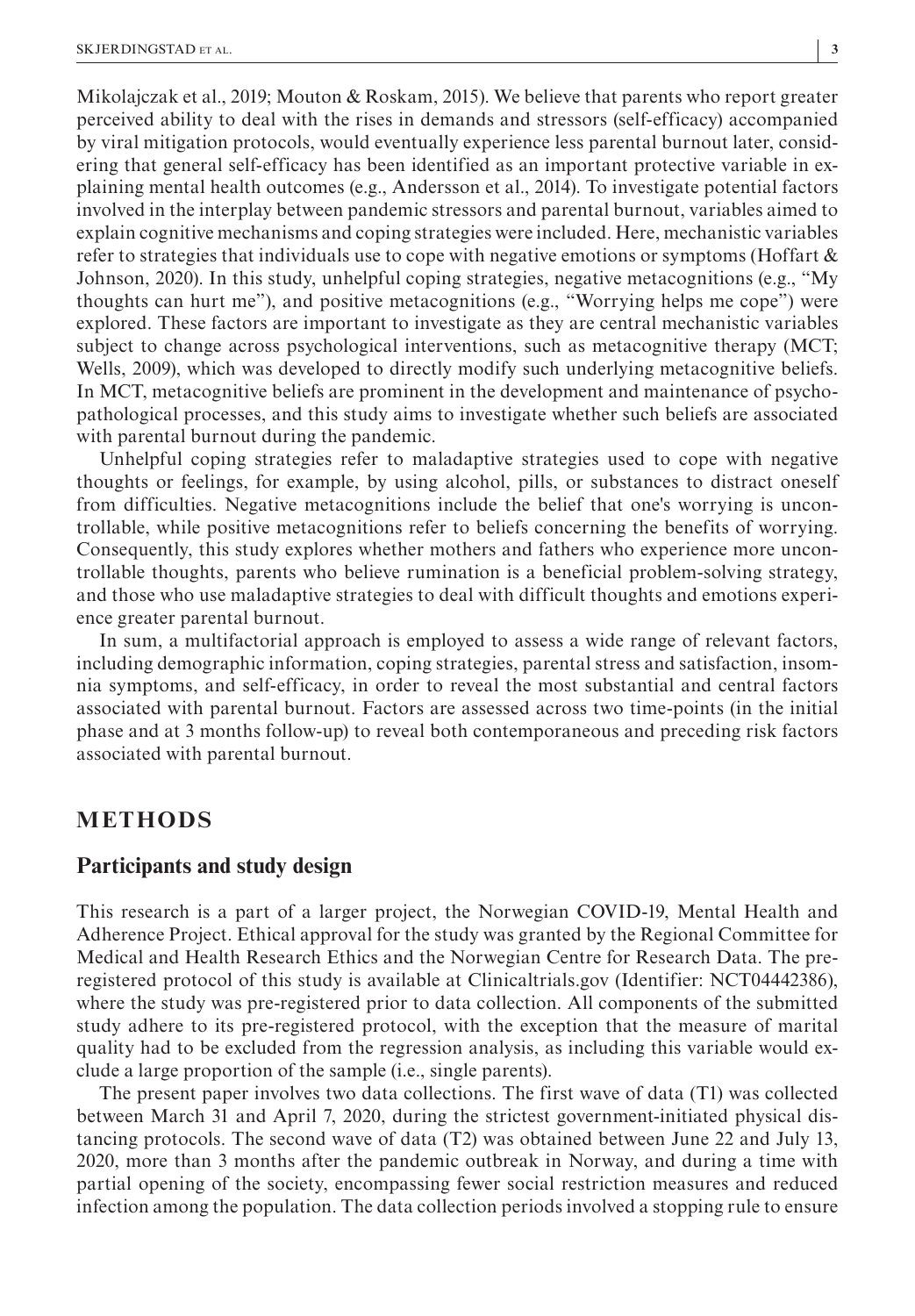that the protocols were held constant for all respondents throughout the measurement periods. Parental burnout was measured only at the second wave (T2).

At the first data collection, the dissemination procedure involved providing information about the online survey through broadcasting on national, regional, and local information platforms (i.e., television, radio, and newspapers). The survey was also disseminated to a random selection of Norwegian adults through a Facebook business algorithm, thus ensuring that a representative sample of parents residing in Norway were invited to participate in the study. For the second data collection, all the initial parents who participated in the first round were invited to participate in the second wave. Of the 2868 respondents at T1, 1489 (51.9%) responded in at T2. The reason for some respondents' nonparticipation in the second data collection remains unknown. The survey was administered in a random order to the parents who had provided informed consent to participate in the second data collection. Eligible participants for the present investigation involved (a) adults (18 years and above), (b) currently residing in Norway and thus experiencing similar physical distancing restrictions, and (c) being a parent and currently living together with one child or more.

#### **MEASURES**

#### **Demographic variables**

Demographic variables included sex, age, education level, number of children in the household, civil status, ethnicity, and current work situation. Additionally, the presence of a preexisting psychological diagnosis was assessed in which the participants were asked to report whether they currently had a formal psychiatric diagnosis given by a health care professional.

#### **Parental burnout**

Parental burnout was assessed by the *Parental Burnout Inventory* (PBI; Roskam et al., 2017). The PBI consists of 22 self-report items related to three subscales of parental burnout: Personal Accomplishment (six items: e.g., "I accomplish many worthwhile things as a parent"), Emotional Exhaustion (eight items: e.g., "I feel emotionally drained by my parental role"), and Emotional Distancing (eight items: e.g., "I sometimes feel as though I am taking care of my children on autopilot"). All items were rated on a seven-point Likert-scale ranging from never (0) to every day (6). The items from the Personal Accomplishment factor were reverse-scored, and thus altogether a higher score on the PBI indicates greater parental burnout severity. Scores using the PBI have shown good psychometric properties (Blanchard et al., 2021; Roskam et al., 2017). In this study, the internal reliability of the PBI was given by a standardized Cronbach's *α* of 0.88 for the Emotional Distancing factor, 0.90 for the Emotional Exhaustion factor, and 0.85 for the Personal Accomplishment factor. Cronbach's *α* was 0.93 for the total PBI scale.

#### **Parental stress and satisfaction**

The *Danish Parental Stress Scale* (Danish PSS; Pontoppidan et al., 2018) was used to measure parental stress. This scale is divided into two subscales, namely, the parental stress subscale (e.g., "I feel overwhelmed by the responsibility of being a parent," "The major source of stress in my life is my child(ren)") and the parental satisfaction subscale (e.g., "I enjoy spending time with my children," "I feel close to my children"). The subscales were included as separate factors in the analysis to untangle the beneficial effects of being satisfied in the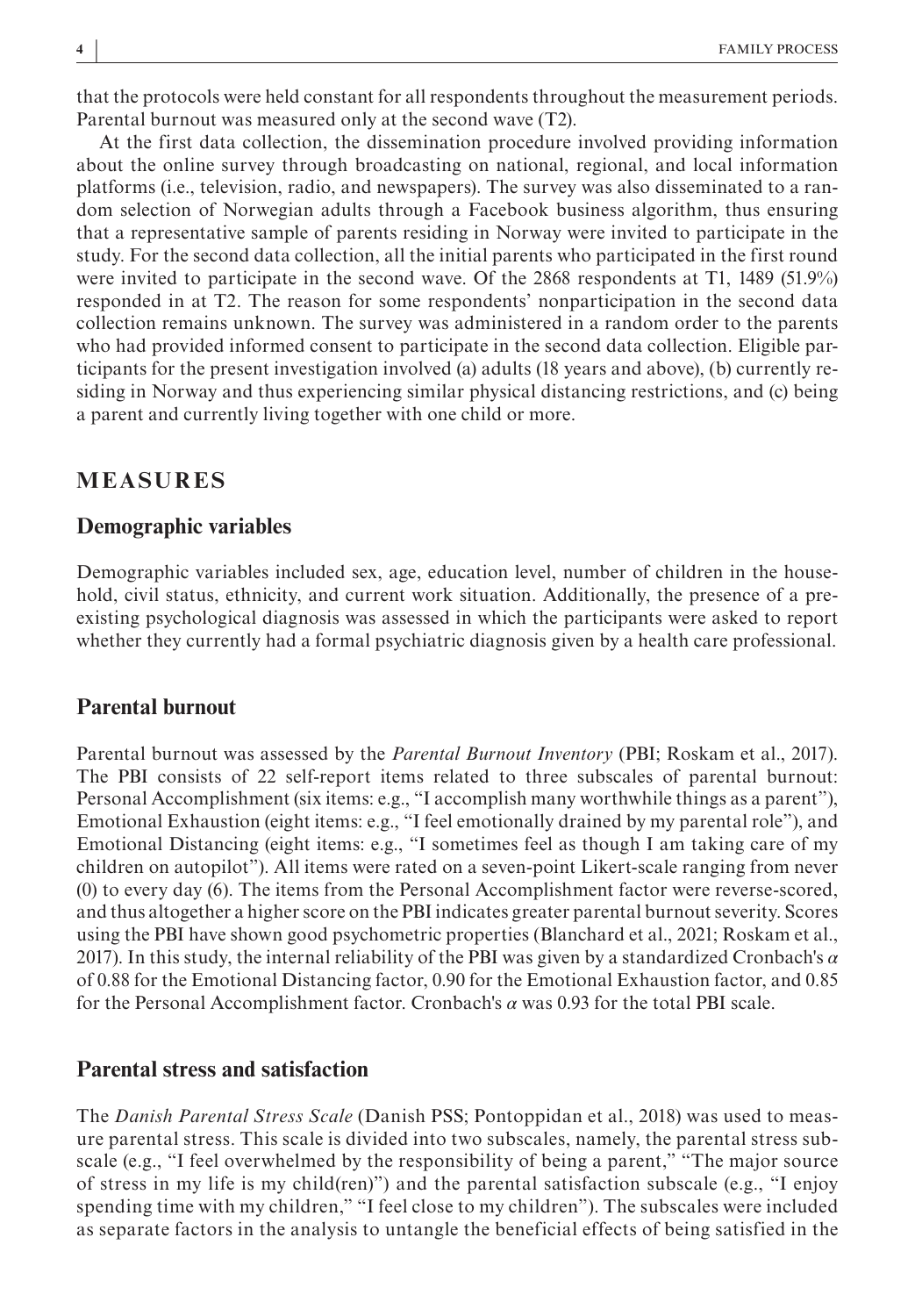parental role and the harmful effects of parental stress. The two constructs are demonstrated to be unidimensional and not very strongly correlated (Pontoppidan et al., 2018). Three items from each subdivision were chosen by a panel of clinical experts through a discussion and consensus process prior to any data collection. The participants were asked to rate the statements on a five-point Likert scale, ranging from strongly disagree (1) to strongly agree (5). Higher scores on the two subscales indicate more parental stress and more parental satisfaction, respectively. At T1, the parental stress subscale's Cronbach's *α* was 0.78 and for parental satisfaction it was also 0.78. Additionally, for the second data collection (T2), Cronbach's  $\alpha$  was 0.81 for the parental stress items and 0.80 for the parental satisfaction items.

### **Metacognitions and unhelpful coping strategies**

The *Cognitive*-*attentional Syndrome Questionnaire* (CAS-1; Wells, 2009) was used to obtain measures of positive metacognitive beliefs (four items; e.g., "Worrying helps me cope"), negative metacognitive beliefs (four items; e.g., "Worrying too much could harm me"), and unhelpful coping strategies (eight items; e.g., "How often have you used alcohol, pills, or other substances to cope with negative feelings and thoughts"). The first eight items of the CAS-1 (unhelpful coping strategies) were scored on a nine-point Likert scale ranging from nothing (0) to all the time (8), and in the last eight items (negative and positive metacognitions), the participants were asked to score statements on an eleven-point Likert scale from do not agree at all (0) to strongly agree (100). Cronbach's  $\alpha$  was 0.60 (T1) and 0.65 (T2) for positive metacognitions, and for negative metacognitions Cronbach's *α* was 0.69 (T1 and T2). Moreover, Cronbach's *α* was 0.90 (T1) and 0.91 (T2) for unhelpful coping strategies.

## **Insomnia**

Insomnia symptoms were measured with the *Bergen Insomnia Scale* (BIS; Pallesen et al., 2008). This scale includes six items that map directly into the formal diagnostic criteria for insomnia (e.g., *"*During the past month, how many days a week have you been dissatisfied with your sleep?"). The BIS has been shown to have good validity (Pallesen et al., 2008). Each item was rated on an eight-point Likert scale ranging from 0 to 7 days per week, and the total scores ranged from 0 to 42. Cronbach's *α* was 0.85 for the BIS.

## **General self-efficacy**

Self-efficacy was measured with two items from the *General Self*-*Efficacy Scale* (GSES; Schwarzer & Jerusalem, 1995): "I can always manage to solve difficult problems if I try hard enough" and "I am confident that I could deal efficiently with unexpected events." The GSES was scored on a four-point Likert-scale from *not at all true* (0) to *exactly true* (4). Cronbach's *α* was 0.69 at T1, and 0.73 at T2.

#### **Statistical analyses**

All statistical analyses were carried out in R (version 4.0.3). First, descriptive analyses were conducted to investigate the differences in the level of parental burnout across subgroups, reported using means and standard deviations. *T*-tests were used to test differences between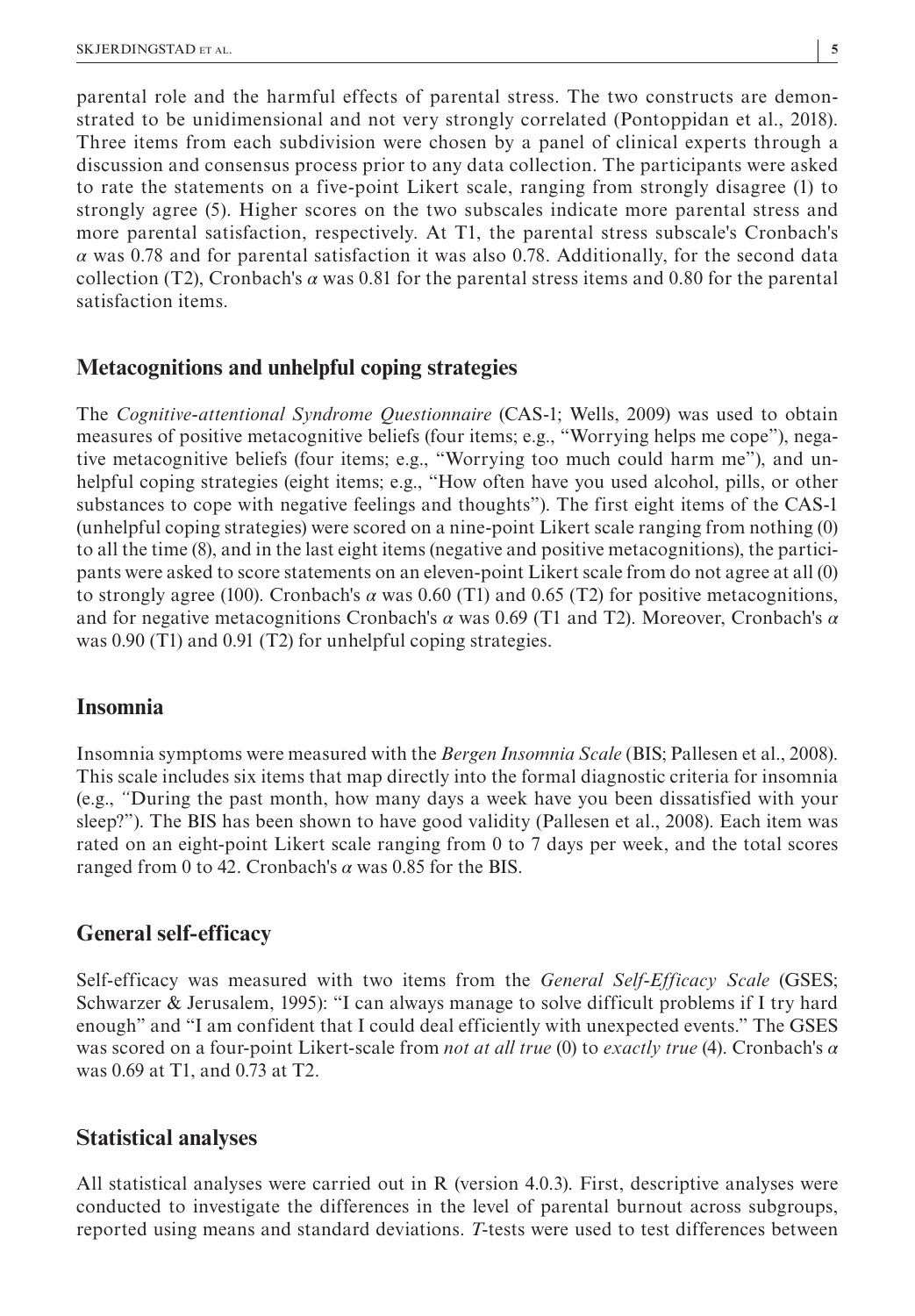subgroups. Next, a hierarchical regression analysis was performed to evaluate the factors associated with parental burnout (criterion variable). In the first step, stable characteristics (demographic control variables), sex, education level, and age, were included. In the second step, parental stress, parental satisfaction, self-efficacy, positive metacognitions, negative metacognitions, unhelpful coping strategies, and insomnia, all measured at T2, were included. In the final step, parental stress, parental satisfaction, self-efficacy, positive and negative metacognitions, and unhelpful coping strategies, all measured at T1, were included to investigate the impact of the preceding pandemic outbreak levels of these variables on the criterion beyond their concurrent influences.

Part correlations were reported to reveal the most important variables associated with parental burnout. A part (semi-partial) correlation gives the least biased and easiest interpretable estimate of the strength of a predictive relationship (Dudgeon, 2016). It is the correlation between the criterion variable and the aspects of the predictors unique from all the other predictors. As a type of correlation, its size can be evaluated according to Cohen's (1988) criteria: small ≥.10, medium ≥.30, large ≥.50 effects. Furthermore, the assumptions of hierarchical models were checked, together with the assessment of multicollinearity diagnostics. These were checked upon consistent guidelines (VIF <5 and tolerance >0.20; Hocking, 2013). The significance level was pre-defined at the 0.01 level, given the large sample of the study.

### **Sensitivity analyses**

Since participation in the online survey was voluntary, this study was susceptible to under- and oversampling of subgroups of participants, and thus to some extent deviation from the true population distribution of these subgroups. To deal with this issue, and subsequently apply the most accurate and conservative estimates concerning inference to the general parental population, post-stratification weights were used to match the over- and under-sampled subgroups to their precise population distributions. In this study, these subgroups included sex, ethnicity, and geographic region (see Appendix 1). Additionally, the differences between sampled subgroups of health care professionals were adjusted for in the weighting procedure to account for additional adverse impacts that parents with these occupations experience during the pandemic outbreak (Johnson, Ebrahimi, et al., 2020; Johnson, Skjerdingstad, et al., 2020). All overrepresented and underrepresented subgroups were assigned weights that were proportionate to their distribution and frequency in the population. The weighting procedure was conducted using the R-packages "anesrake" and "survey." An iterative algorithm (i.e., raking ration estimation) was utilized to avoid that the matching of the distribution of one factor unmatches the distribution of other variables. The weighted sample is thus applied to all analyses in the current research.

#### **RESULTS**

### **Sample descriptives**

Demographic information of the sample is presented in Table 1. The sample consisted of 1489 parents, and a total of 1488 participants were employed in the hierarchical regression model, as two levels of the sex variable (i.e., intersex and transgender) contained too few participants  $(n = 1)$  to be included as separate factors in the regression analysis. The age of the parents ranged from 24 to 69 with a mean age of 40.70 years (SD = 7.27), with most participants falling within the age group ranging from 31 to 44 years (61.56%). The sample was predominantly female ( $n = 1195, 80.31\%$ ), in a relationship with a partner ( $n = 1282, 86.16\%$ ), and well-educated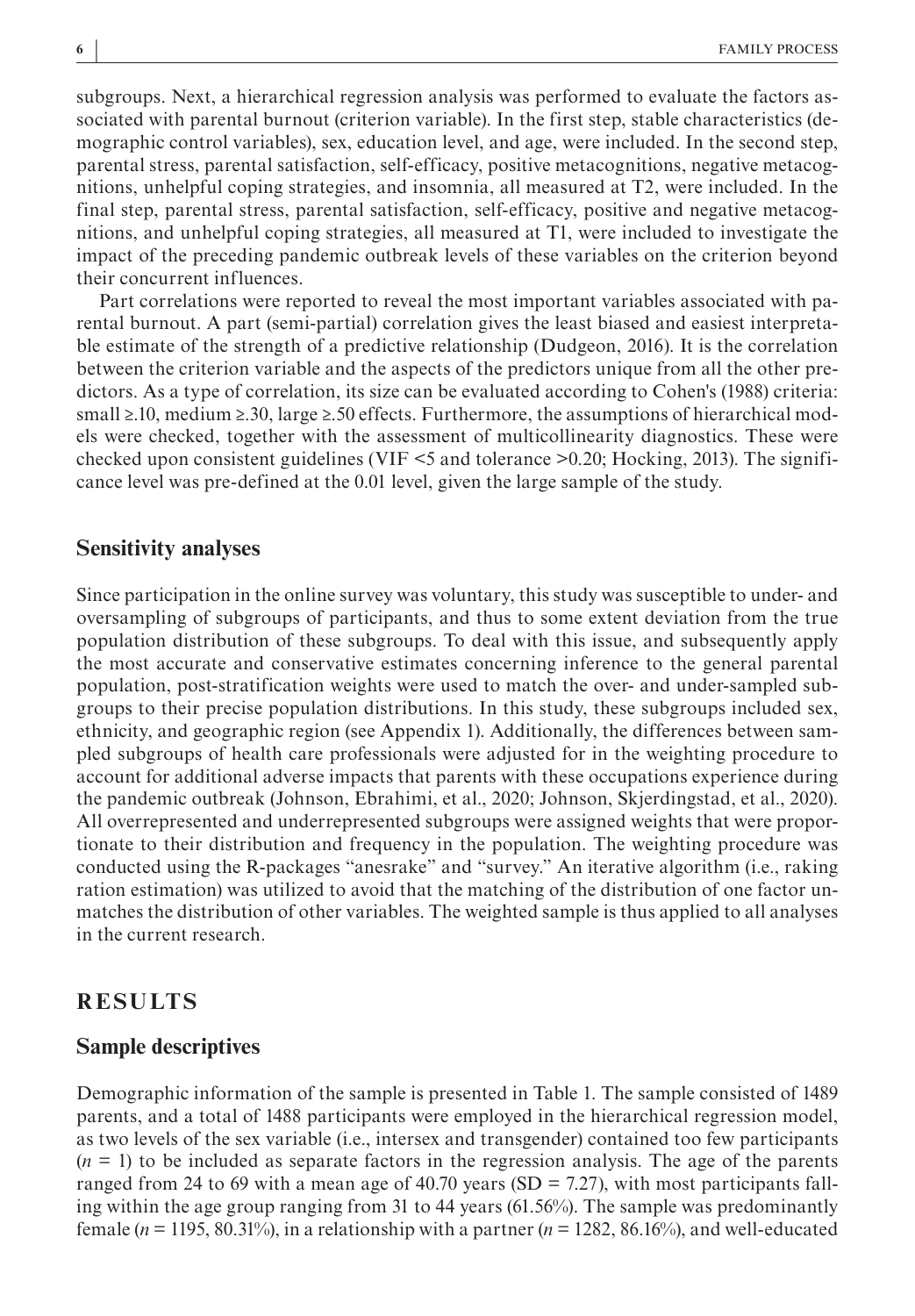| SKJERDINGSTAD et al. |  |
|----------------------|--|
|                      |  |

| <b>Subgroups</b>                        | $N(\%)$      | Weighted $N$<br>$(\%)$ | <b>Mean PBI</b><br>(SD) | $\boldsymbol{p}$ | t    | <b>Cohen's</b><br>$\boldsymbol{d}$ |
|-----------------------------------------|--------------|------------------------|-------------------------|------------------|------|------------------------------------|
| All participants                        | 1488         | 1488                   | 23.72 (18.62)           |                  |      |                                    |
| Sex                                     |              |                        |                         |                  |      |                                    |
| Female                                  | 1195 (80.31) | 741 (49.80)            | 23.46 (18.07)           | 0.70             | 0.54 | 0.03                               |
| Male                                    | 293 (19.69)  | 747 (50.20)            | 23.98 (19.17)           |                  |      |                                    |
| Age group, years                        |              |                        |                         |                  |      |                                    |
| $18 - 30$                               | 120(8.07)    | 105(7.06)              | 19.22 (14.86)           |                  |      |                                    |
| $31 - 44$                               | 916 (61.56)  | 827 (55.58)            | 25.92 (19.87)           |                  |      |                                    |
| $45 - 64$                               | 449 (30.18)  | 550 (36.96)            | 21.22 (16.85)           |                  |      |                                    |
| $65+$                                   | 3(0.20)      | 6(0.40)                | 29.00 (13.33)           |                  |      |                                    |
| Civil status                            |              |                        |                         |                  |      |                                    |
| Single or divorced                      | 206 (13.84)  | 194 (13.04)            | 25.81 (19.96)           | 0.22             | 1.68 | 0.13                               |
| Married/civil<br>union/<br>relationship | 1282 (86.16) | 1294 (86.96)           | 23.41 (18.40)           |                  |      |                                    |
| Number of children in household         |              |                        |                         |                  |      |                                    |
| $\mathbf{1}$                            | 551 (37.03)  | 589 (39.58)            | 20.57 (16.61)           |                  |      |                                    |
| $\overline{2}$                          | 706 (47.45)  | 689 (46.30)            | 25.29 (18.52)           |                  |      |                                    |
| 3                                       | 179(12.03)   | 164 (11.02)            | 27.86 (23.64)           |                  |      |                                    |
| $\overline{4}$                          | 28 (1.88)    | 21(1.41)               | 29.45 (15.61)           |                  |      |                                    |
| 5 or more                               | 4(0.27)      | 2(0.13)                | 26.18 (11.25)           |                  |      |                                    |
| Responsible for<br>disabled child       | 20(1.34)     | 23(1.55)               | 22.60 (21.31)           |                  |      |                                    |
| Work status                             |              |                        |                         |                  |      |                                    |
| Employed                                | 1179 (79.23) | 1189 (79.91)           | 22.72 (17.97)           | < 0.01           | 2.97 | 0.26                               |
| Unemployed                              | 309 (20.77)  | 299 (20.09)            | 27.71 (20.55)           |                  |      |                                    |
| Vulnerable professional                 |              |                        |                         |                  |      |                                    |
| No                                      | 1137(76.41)  | 1312 (88.17)           | 23.91 (18.74)           | 0.37             | 1.07 | 0.09                               |
| Yes                                     | 351 (23.59)  | 176 (11.83)            | 22.31 (17.69)           |                  |      |                                    |
| <b>Education</b> level                  |              |                        |                         |                  |      |                                    |
| Completed Junior<br>High School         | 21(1.41)     | 27 (1.81)              | 15.41 (12.80)           |                  |      |                                    |
| Completed High<br>School                | 216 (14.52)  | 259 (17.41)            | 24.38 (21.21)           |                  |      |                                    |
| Currently studying                      | 63(4.23)     | 66 (4.44)              | 20.02 (16.06)           |                  |      |                                    |
| Completed<br>University<br>Degree       | 1188 (79.84) | 1136 (76.34)           | 23.98 (18.19)           |                  |      |                                    |
| Pre-existing psychiatric diagnosis      |              |                        |                         |                  |      |                                    |
| No                                      | 1269 (85.28) | 1292 (86.83)           | 22.22 (17.37)           | < 0.001          | 4.20 | 0.56                               |
| Yes                                     | 351 (23.59)  | 196(13.17)             | 33.62 (23.06)           |                  |      |                                    |

|  |  | <b>TABLE 1</b> Demographic information and differences in parental burnout levels among subgroups |  |
|--|--|---------------------------------------------------------------------------------------------------|--|
|--|--|---------------------------------------------------------------------------------------------------|--|

*Note:* Post-stratification weights used to obtain weighted *N*.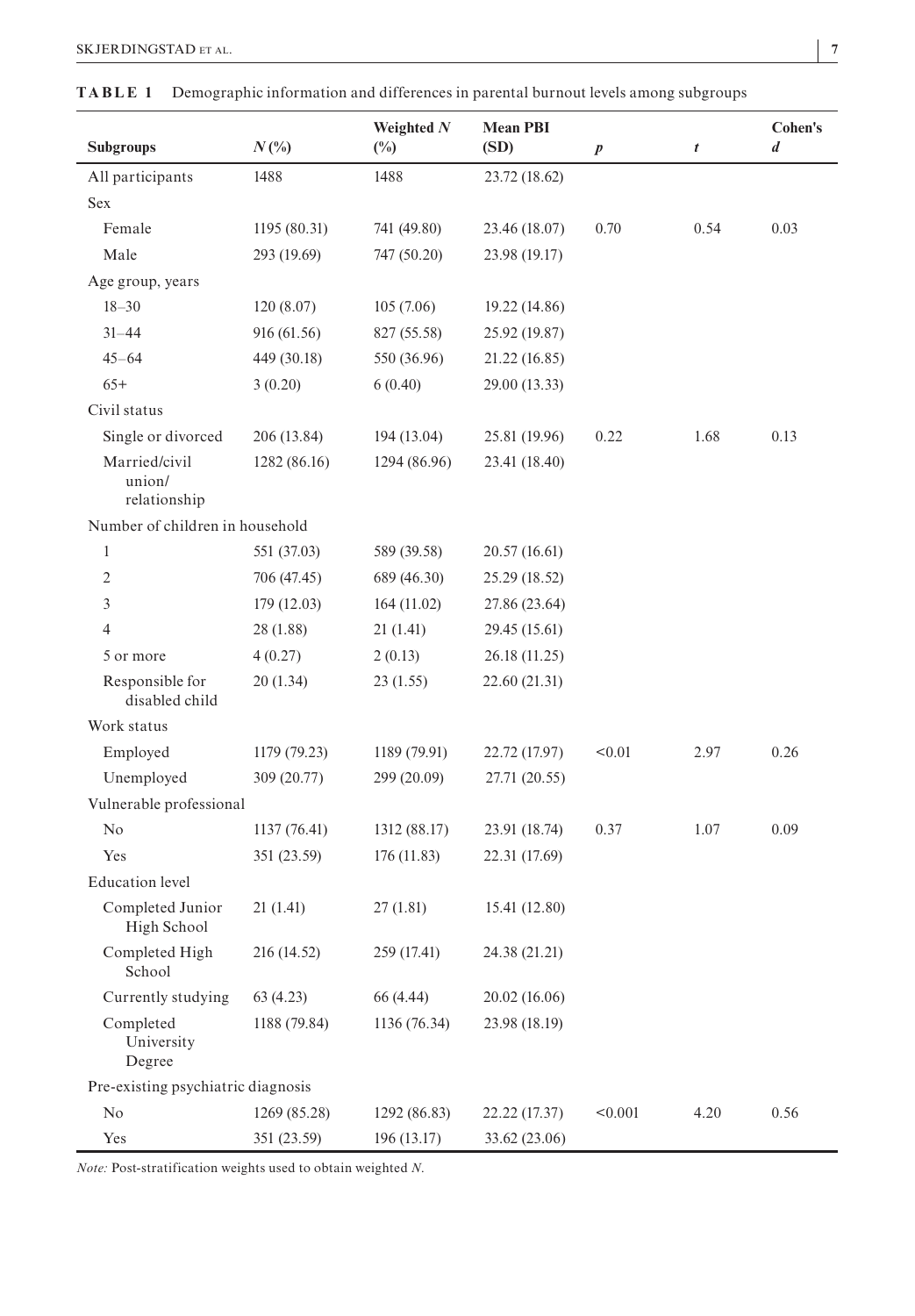(university or college degree; *n* = 1188, 79.84%). Most of the participants were also ethnically Norwegian (*n* = 1380, 92.74%). Moreover, 15.46% of the parents in this study reported that they had been angrier at their child than usual, and 20.90% of the parents said they had more disputes with their children. Furthermore, 315 (21.17%) parents reported that they had consumed more alcohol than usual. Lastly, 175 (14.64%) mothers and 44 (15.02%) fathers reported having worries regarding the economy on more than half the days during the last 2 weeks, whereas 74 (6.19%) mothers and 22 fathers (7.51%) said they were worried about losing their job more than half the time during the past 2 weeks. Altogether, 48 (3.23%) parents reported that they had lost their job as a direct cause of the coronavirus pandemic, leaving a total of 265 (22.18%) unemployed mothers and 44 (15.02%) nonworking fathers in the current sample.

### **Difference in mean level of parental burnout**

Results from the mean level analysis are presented in Table 1. The mean level of parental burnout in the total sample was  $23.72$  (SD = 18.62). A significant difference ( $t = 2.97$ , Cohen's  $d = 0.27$ ) was revealed in employed (M = 22.72, SD = 17.97) compared to unemployed parents  $(M = 27.71, SD = 20.55)$ , and the largest effect size  $(t = 4.20, Cohen's d = 0.56)$  was found to be between those who reported having a preexisting psychiatric diagnosis ( $M = 33.62$ , SD = 23.06) as compared with those who did not  $(M = 22.22, SD = 17.37)$ .

## **Factors associated with parental burnout**

The results from the hierarchical regression analysis are presented in Table 2 and together explain 67.74% of the variance of the criterion variable parental burnout. With regard to the stable factors, the parents' age was a significant predictor of parental burnout in the first step of the hierarchical regression analysis, with younger age being associated with more parental burnout.

In the second step of the analysis, eight additional factors were included in the regression model. Here, stronger negative metacognitive beliefs and use of unhelpful coping strategies were associated with more parental burnout. Stronger positive metacognitive beliefs were associated with lower parental burnout. Furthermore, insomnia symptoms were positively associated with more parental burnout. More parental stress was associated with more parental burnout, whereas more parental satisfaction and more self-efficacy were associated with lower parental burnout.

Next, the aforementioned factors measured at T1 were included in the regression analysis to identify to what extent these preceding levels additionally explained the level on the criterion variable. At this final step, stronger positive and negative metacognitive beliefs were associated with more parental burnout, and more unhelpful coping strategies were associated with lower parental burnout. As for parental stress, more stress was associated with more parental burnout. More parental satisfaction was associated with lower parental burnout, and more self-efficacy was associated with lower parental burnout.

Taken together, the main factors associated with parental burnout were parental satisfaction at T2 (semi-partial correlation = 0.47), parental stress at T2 (semi-partial correlation = 0.39), and unhelpful coping strategies at T2 (semi-partial correlation  $= 0.20$ ), all revealing small to medium effect sizes. Additionally, age (semi-partial correlation = 0.09), and insomnia symptoms (semi-partial correlation  $= 0.08$ ) at T2 revealed significant effects. For the exploratory analysis of the T1 predictors, parental satisfaction (semi-partial correlation  $= 0.12$ ) and parental stress (semi-partial correlation = 0.08) were significantly associated with parental burnout.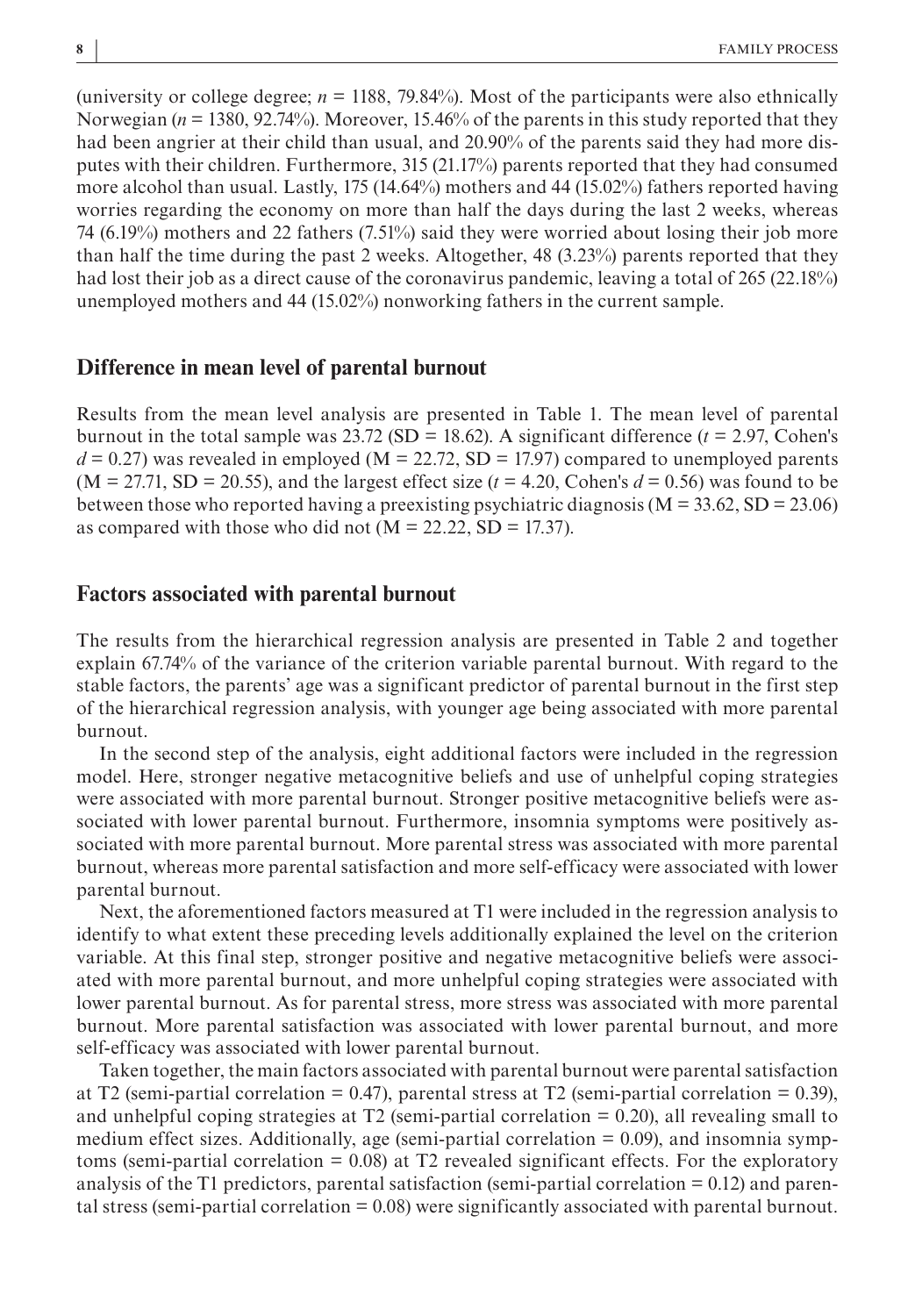| <b>Step</b>    | Predictor                   | $\boldsymbol{B}$ | <b>SE</b> | $\boldsymbol{p}$ | Semi-partial<br>correlation | $R^2$ |
|----------------|-----------------------------|------------------|-----------|------------------|-----------------------------|-------|
| 1              | Stable factors              |                  |           |                  |                             |       |
|                | Age                         | $-0.24$          | 0.08      | < 0.01           | 0.09                        | 0.01  |
|                | <b>Sex</b>                  | 1.49             | 1.42      | 0.29             | 0.04                        |       |
|                | Education                   | 0.68             | 0.84      | 0.42             | 0.03                        |       |
| $\overline{2}$ | Risk factors at T2          |                  |           |                  |                             |       |
|                | Positive metacognitions     | $-0.001$         | 0.01      | 0.88             | < 0.01                      | 0.66  |
|                | Negative metacognitions     | 0.02             | 0.01      | 0.01             | 0.07                        |       |
|                | Unhelpful coping strategies | 0.37             | 0.06      | < 0.001          | 0.20                        |       |
|                | Insomnia                    | 0.13             | 0.05      | < 0.01           | 0.08                        |       |
|                | Parental stress             | 2.30             | 0.20      | < 0.001          | 0.39                        |       |
|                | Parental satisfaction       | $-4.16$          | 0.40      | < 0.001          | 0.47                        |       |
|                | Self-efficacy               | $-0.43$          | 0.39      | 0.26             | 0.04                        |       |
| 3              | Risk factors at T1          |                  |           |                  |                             |       |
|                | Positive metacognitions     | 0.01             | 0.01      | 0.19             | 0.04                        | 0.68  |
|                | Negative metacognitions     | 0.001            | 0.01      | 0.84             | < 0.01                      |       |
|                | Unhelpful coping strategies | $-0.16$          | 0.06      | < 0.01           | 0.06                        |       |
|                | Parental stress             | 0.49             | 0.19      | < 0.01           | 0.08                        |       |
|                | Parental satisfaction       | $-1.46$          | 0.35      | < 0.001          | 0.12                        |       |
|                | Self-efficacy               | $-0.20$          | 0.41      | 0.63             | 0.01                        |       |

**TABLE 2** A hierarchical regression model presenting the predictors of parental burnout during the COVID-19 pandemic  $(N = 1488)$ 

# **DISCUSSION**

The present paper investigates levels of parental burnout during the COVID-19 pandemic and potential risk factors associated with the condition. The study thus fills an important gap in exploring parental burnout during a pandemic and offers a multifactorial approach aimed at assessing the relative importance of each factor while controlling for all other variables.

# **Levels of parental burnout**

Unemployed parents and parents with a preexisting psychiatric diagnosis experienced significantly more parental burnout compared to their counterparts and are thus identified as particularly vulnerable groups of parents during the ongoing pandemic. A variety of factors are likely to contribute to greater parental burnout among these subgroups, and these parents may have problems coping with the intensified pressure and increasing numbers of stressors experienced during this time. The pandemic has brought with it economic uncertainty, worry about financial instability, and risk of job loss. Since job loss rates are generally increasing around the world because of the COVID-19 pandemic (Lawson et al., 2020), this is a subsequent warning sign in line with previous research. People with mental disorders are recognized as being severely impacted by the psychosocial effects of the pandemic (e.g. Druss, 2020; Hao et al., 2020; Wang et al., 2020). Parents with a severe mental disorder are more likely to be socioeconomically disadvantaged, and thus suffer to provide sufficient educational and economic support for their children as the physical distancing measures are applied in the population.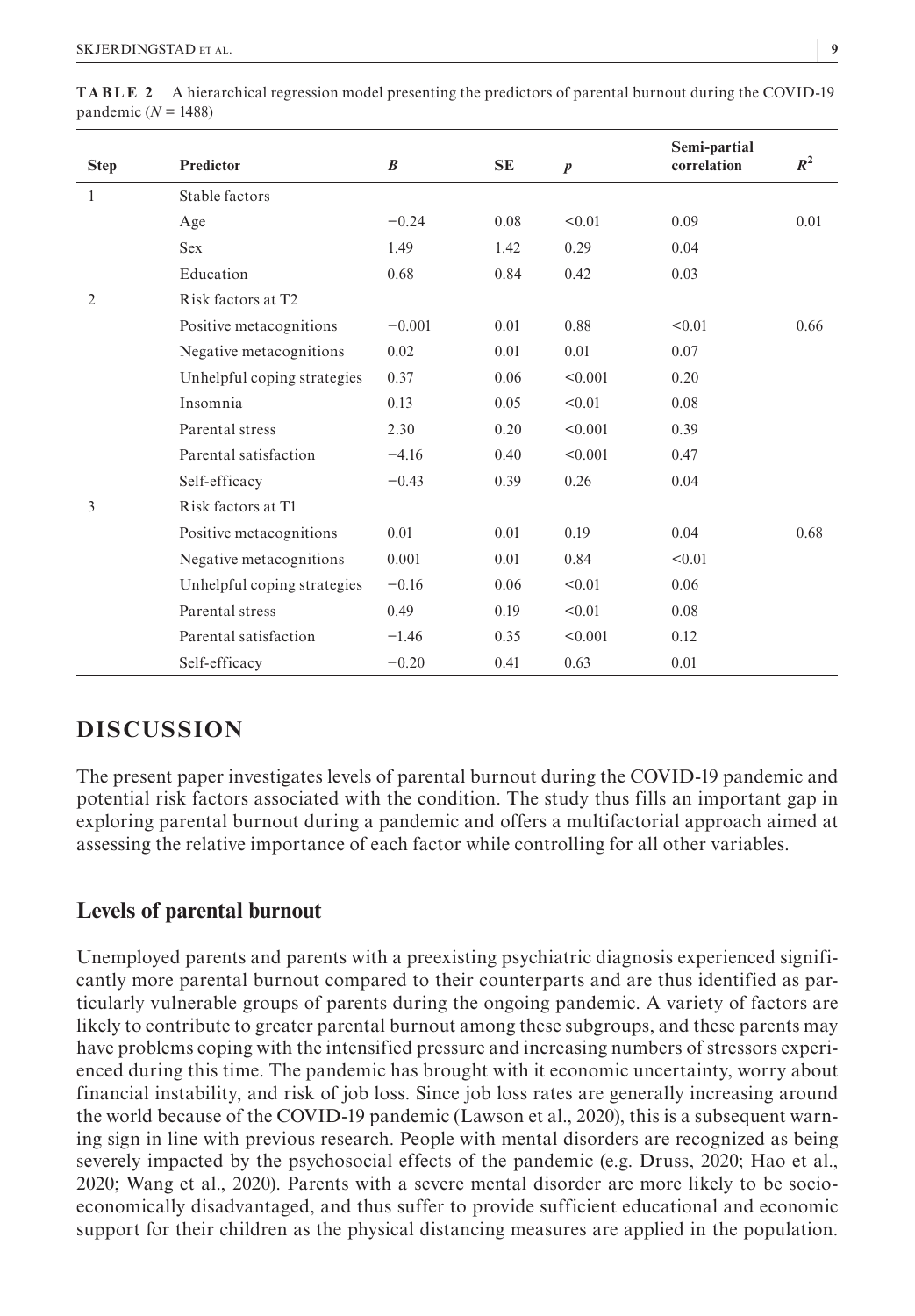A complicating factor is that practices and psychiatric services may be closed or downsized, thus impacting the treatment availability for mental disorders in the population. As this study has documented an increase in parental burnout symptoms among parents reporting to have a preexisting psychiatric disorder, attention should be drawn toward offering physical and online interventions to manage psychological symptoms in parents during this pressing time. Gaining more insight into how these parental subgroups function and cope during the pandemic will be a research area of immediate interest.

#### **Risk factors associated with parental burnout**

#### Age

The results concerning age and its relation to parental burnout were in line with previous research, showing that younger age is associated with increases in parental burnout, as in nonpandemic settings (Kawamoto et al., 2018; Sorkkila & Aunola, 2019). This finding could reflect the elevated stress among younger parents, as they may have younger children that require more care and attention, consequently being a hindrance in conducting their work from home and reducing their leisure time. Additionally, younger parents compared to older parents may have more concerns regarding economic and work-related matters, increasing the number of stressors in younger parents, which may elevate the risk of becoming exhausted. These results should however be interpreted with caution since the age of the children were not included in the hierarchical regression analysis.

# Parental stress and satisfaction

As expected, this study reveals that more parental stress and less parental satisfaction at T2 (i.e., several months into the pandemic when infection rates decreased and pandemic protocols were subsequently lightened) were significantly associated with parental burnout at T2. Additionally, the results show that parental stress at T1, experienced during the early stages of the pandemic between March and April (i.e., a period of home confinement with strict physical distancing protocols), has a long-term association with levels of parental burnout, being linked to more parental burnout 3 months into the pandemic, even after these measures (i.e., lockdowns and closure of schools and kindergartens) were predominantly discontinued. This long-term association is revealed even after controlling for the concurrent (i.e., T2) association between parental stress and parental satisfaction with parental burnout, thus highlighting the unique impact of the severe stress experienced by parents during the initial stages of the pandemic.

Parental burnout arises due to a mismatch between parenting demand and stressors, parents' expectations of themselves, and the available resources to deal with these demands (Mikolajczak & Roskam, 2018). Since the beginning of the lockdown of schools and kindergartens, parents have experienced an increase in demands. They feel that they must provide sufficient educational support and care to their children, on top of everyday parental chores and their daily occupation. This is in line with the results presented, revealing that the increases in these changes in parents' lives and the subsequent parenting stress seem to have elevated this association with parental burnout several months into the pandemic, compatible with previous findings revealing that parental stress is associated with parental burnout in non-pandemic periods (e.g., Lebert-Charron et al., 2018; Mikolajczak et al., 2018).

The results of this study thus highlight that the present and past stress parents are experiencing during the pandemic is robustly linked to parental burnout, and therefore suggest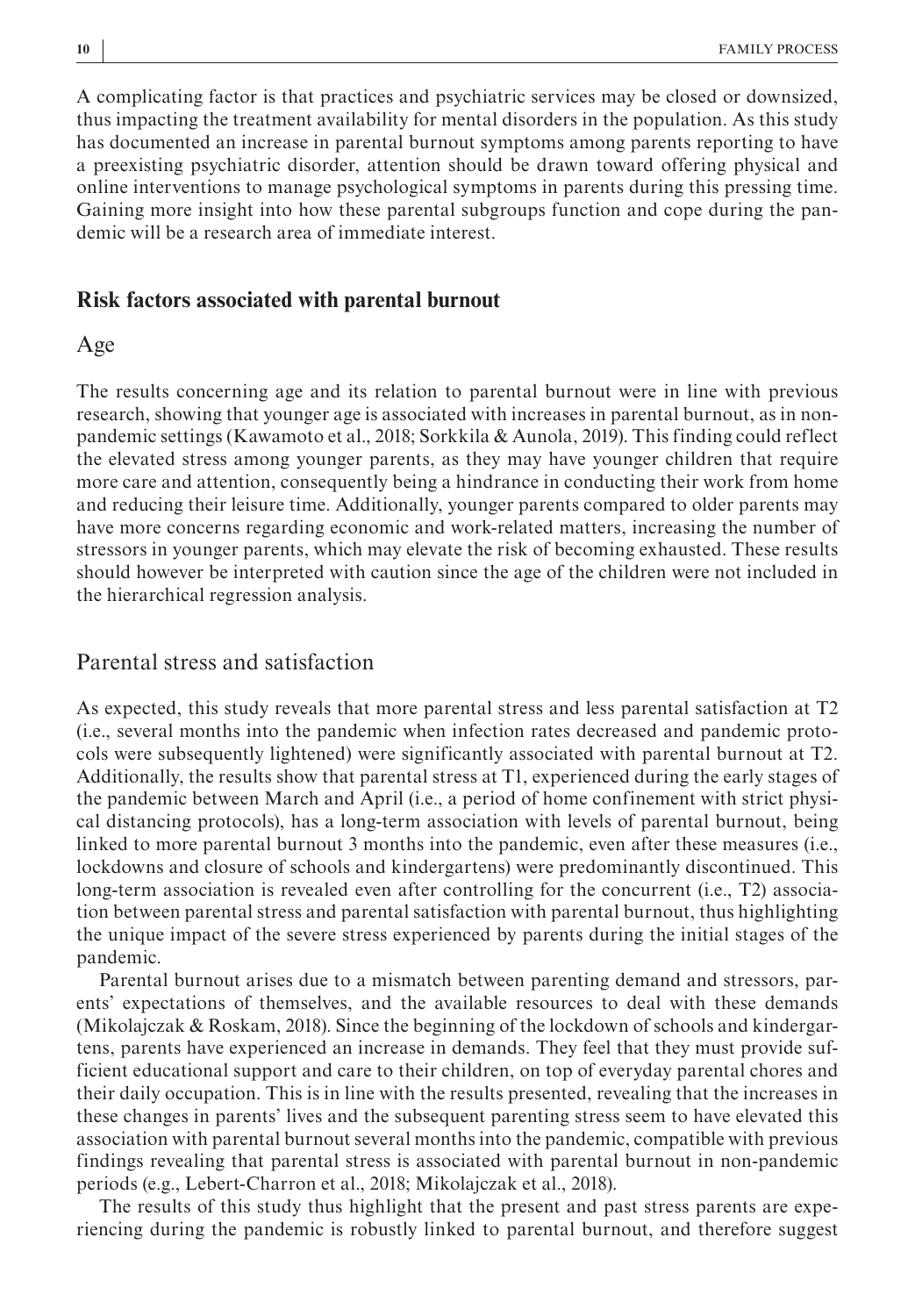that the implementation of intervention programs aimed at reducing parental stress may be crucial to avoid parental exhaustion. In a recent study investigating potential treatment targets relevant for parental burnout, researchers revealed promising results for stress-reducing interventions during non-pandemic periods (Brianda et al., 2020). Some of the suggestions include psychoeducation and target exercises aimed at reducing key parental stressors, in addition to offering parents a space to share common difficulties (Brianda et al., 2020). Since the pandemic has led to reduced social contact and fewer common arenas for parents to share the difficulties and obstacles they encounter, clinicians and researchers working with parental burnout are likely to benefit from exploring the use of common digital meeting points during the pandemic. The creation of such online meetups may provide social support and mitigate the temporary unavailability of other community services.

## Coping strategies

Increases in concurrent use of unhelpful coping strategies, such as use of alcohol, pills, or other substances to deal with problems and emotions, or focusing on threatening symptoms or danger, were found to be associated with parents feeling more exhausted. Since the research literature on parental burnout generally has urged the field to identify beneficial mechanistic variables that can be suitable for the development of an effective treatment of the condition (Brianda et al., 2020), these variables were included in the model to conduct investigations providing the preliminary grounds upon which such hypotheses may be investigated further. Although these findings are cross-sectional, the results provide directions toward possible viable targets for intervention, which should be further investigated in clinical studies not limited to the pandemic setting. Such mechanistic variables are subject to change across a variety of psychological interventions, such as MCT. These preliminary suggestions for treating parental burnout could be implemented in a pandemic setting, aiming to reduce the risk factors identified in this study (e.g., use of unhelpful coping strategies), but also highlight the importance of exploring these variables in a non-pandemic setting.

The results also reveal that such coping strategies measured at the initial phase of the pandemic are significantly associated with parental burnout at the 3-month follow-up, but in the opposite (negative) direction. A possible interpretation of this could be that the use of maladaptive coping strategies at T1 reduced parental burnout measured several months later. This could be explained by the fact that coping strategies that are used to immediately reduce stress and alleviate mood (e.g., avoiding negative feelings and emotions) at T1 could have a beneficial effect on parental burnout at T2, whereas by the time they are assessed again at T2, the same coping skills have lost their utility and are now positively associated with parental burnout.

#### Insomnia

Insomnia symptoms were significantly and positively associated with parental burnout. This is consistent with previous findings that sleep impairments have been found to be causal and maintaining factors behind exhaustion disorders (e.g. Grossi et al., 2015). Such association is particularly problematic, as maternal sleep problems have previously been found to have negative effects on the family environment (Gregory et al., 2012) and are associated with higher levels of stress and dysfunctional parenting (McQuillan et al., 2019). During the COVID-19 pandemic, studies have identified increases in sleep problems in both the general (Fu et al., 2020) and parental population (Brown et al., 2020). These findings highlight the important role of sleep in its association with burnout in an overburdened parental population, and that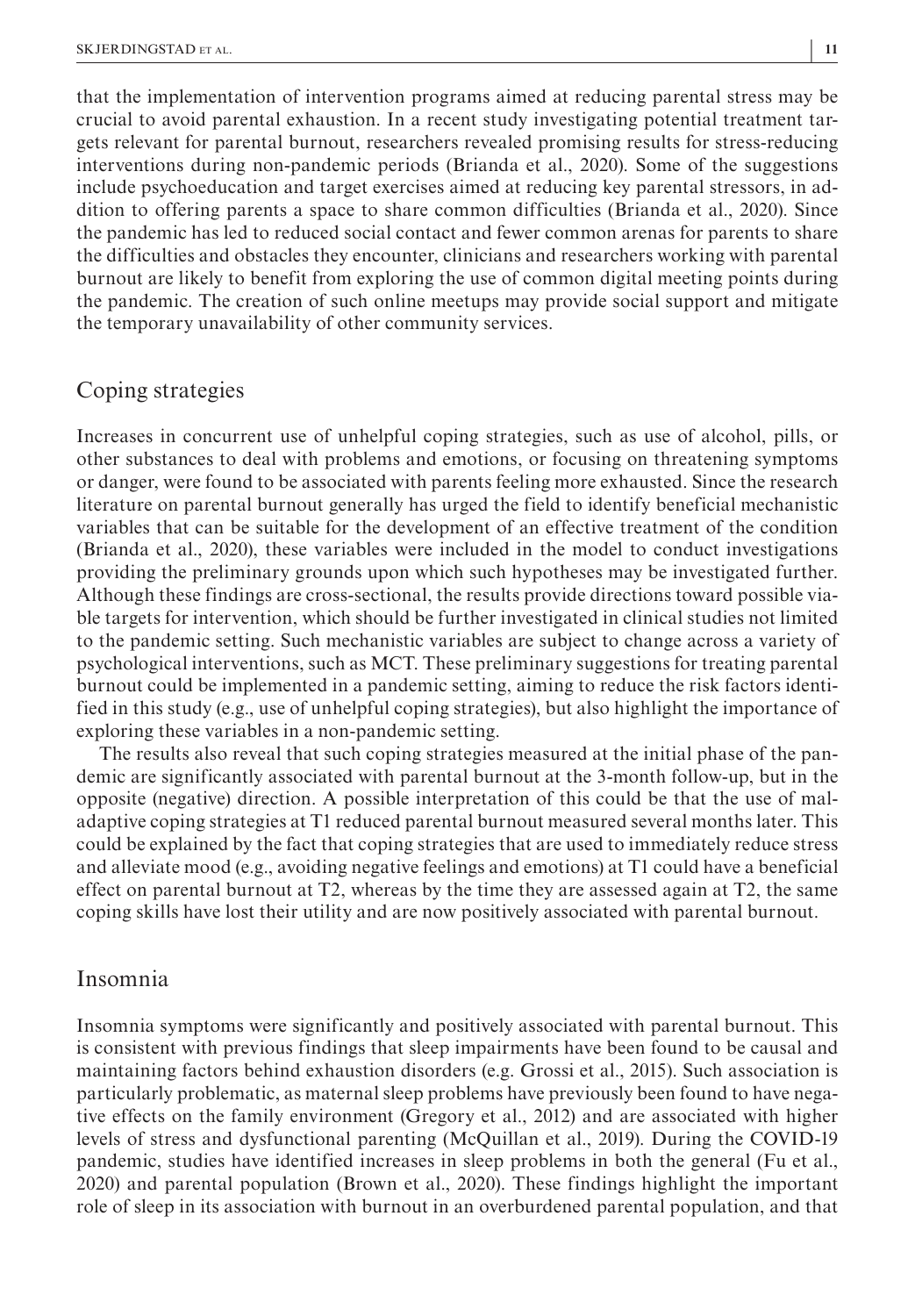interventions such as psychoeducative measures concerning sleep hygiene may be of benefit to alleviate parents from these burdensome symptoms.

# **STRENGTHS AND LIMITATIONS**

This study investigated parental burnout during the COVID-19 pandemic (Griffith, 2020). This investigation thus fills an important gap in the COVID-19 literature and sheds light on the risk and protective factors associated with parental burnout. Another strength of this study is that it encompasses two waves of data collection and investigates the association of central risk factors across time. Additionally, a strength of this study is that it includes a range of factors, which in turn unveils the most important and robust associations, since all relevant variables are controlled for in the analysis.

A major strength of this study includes the use of weighting procedures that yield a sample that accurately matches population parameters. This was achieved for all slightly over- and underrepresented subgroups, including sex, geographical distribution, cultural ethnicity, and the number of professionals working in vulnerable professions. However, since the sample was missing one of the categorical groups of the education variable (i.e., those who did not complete junior high school), it was not possible to adjust the education subgroup to the exact population distribution. Consequently, although the sample was representative across all subgroups, it was slightly oversampled in terms of individuals with higher education, indicating that the results should be interpreted with caution with regards to the education variable. Although this investigation provides useful insights into factors associated with parental burnout during the COVID-19 pandemic, all variables obtained in this study are based on self-report measures. Parents may not answer some of the items genuinely, especially those concerning unfavorable thoughts and behaviors regarding their own children and parenting. The study does not include the possibility that extraneous variables give rise to the association between factors and parental burnout, and other related factors about participants such as ages of children, to what extent the participants manage household/work/homeschooling/childcare, and whether social support contributed to the overall variance in parental burnout.

# **CONCLUSION**

The findings of this study reveal substantial factors associated with concurrent parental burnout during the COVID-19 pandemic, namely, parental stress and satisfaction, unhelpful coping strategies, insomnia symptoms, and younger age. Another important finding is that parental stress measured in the early stages of the pandemic was associated with parental burnout at 3 months follow-up, over and above the concurrent influence of stress, highlighting that the severe burden parents faced during the early stages of the pandemic is related to increased burnout 3 months into the pandemic. The COVID-19 pandemic poses increased demands and stress on parents and families across the globe, and it is suggested here that the increased and prolonged stress that parents have experienced could potentially lead to parental burnout, which in turn is associated with a range of negative outcomes for the individuals affected and for their children. This investigation thus provides a fraction of insight into what has taken place in family environments around the world, emphasizing the need to address the factors affecting parents and their children during the pandemic. Importantly, these results highlight the need for the development and implementation of preventive and interventive measures that may be utilized to reduce the burden on parents during these periods to reduce the risk of burnout and its adverse consequences.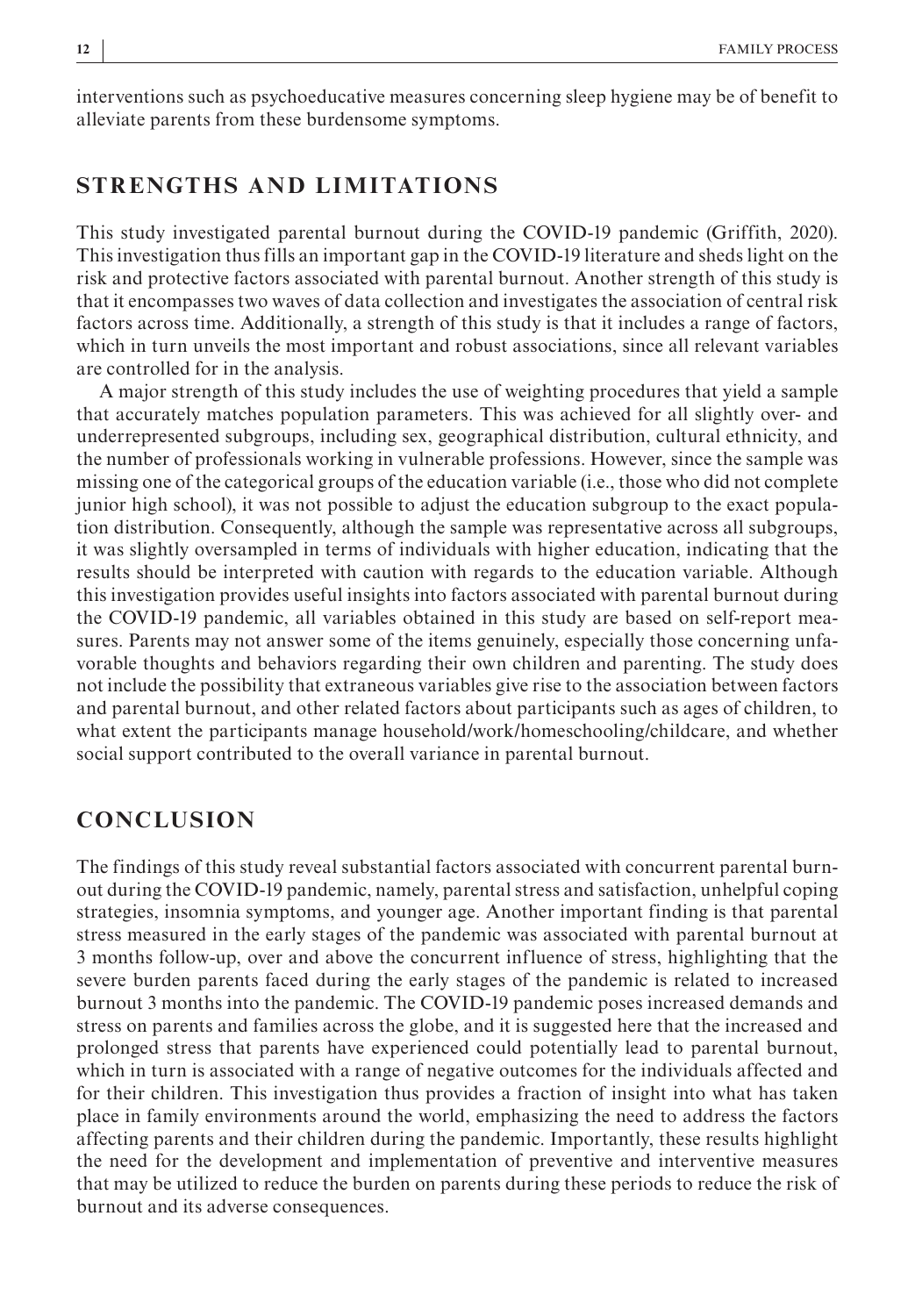#### **ORCID**

*Nora Skjer[d](https://orcid.org/0000-0001-7486-2859)ingstad* **D** <https://orcid.org/0000-0001-8900-059X> *Miriam S. Joh[n](https://orcid.org/0000-0001-7190-4187)son* • <https://orcid.org/0000-0001-7486-2859> *Sverre U. Jo[hns](https://orcid.org/0000-0002-8042-8570)on* <https://orcid.org/0000-0001-7190-4187> *Asle Hoffart* **<https://orcid.org/0000-0002-8042-8570>** *Omid V. Ebrahimi* <sup>●</sup> <https://orcid.org/0000-0002-8335-2217>

#### **REFERENCES**

- Andersson, L. M., Moore, C. D., Hensing, G., Krantz, G., & Staland-Nyman, C. (2014). General self-efficacy and its relationship to self-reported mental illness and barriers to care: A general population study. *Community Mental Health Journal*, *50*(6), 721–728. <https://doi.org/10.1007/s10597-014-9722-y>
- Blanchard, M. A., Roskam, I., Mikolajczak, M. & Heeren, A. (2021) A network approach to parental burnout. Child Abuse & Neglect, *111*, 104826.<http://dx.doi.org/10.1016/j.chiabu.2020.104826>
- Brianda, M. E., Roskam, I., Gross, J. J., Franssen, A., Kapala, F., Gerard, F., & Mikolajczak, M. (2020). Treating parental burnout: Impact of two treatment modalities on burnout symptoms, emotions, hair cortisol, and parental neglect and violence. *Psychotherapy and Psychosomatics*, *89*(5), 330–332. [https://doi.](https://doi.org/10.1159/000506354) [org/10.1159/000506354](https://doi.org/10.1159/000506354)
- Brown, S. M., Doom, J. R., Lechuga-Peña, S., Watamura, S. E., & Koppels, T. (2020). Stress and parenting during the global COVID-19 pandemic. *Child Abuse & Neglect*, *110*(Pt 2), 104699. [https://doi.org/10.1016/j.](https://doi.org/10.1016/j.chiabu.2020.104699) [chiabu.2020.104699](https://doi.org/10.1016/j.chiabu.2020.104699)
- Campbell, A. M. (2020). An increasing risk of family violence during the Covid-19 pandemic: Strengthening community collaborations to save lives. *Forensic Science International: Reports*, *2*, 100089. [https://doi.org/10.1016/j.](https://doi.org/10.1016/j.fsir.2020.100089) [fsir.2020.100089](https://doi.org/10.1016/j.fsir.2020.100089)
- Druss, B. G. (2020). Addressing the COVID-19 pandemic in populations with serious mental illness. *JAMA Psychiatry*, *77*(9), 891–892.<https://doi.org/10.1001/jamapsychiatry.2020.0894>
- Duan, L., Shao, X., Wang, Y., Huang, Y., Miao, J., Yang, X., & Zhu, G. (2020). An investigation of mental health status of children and adolescents in china during the outbreak of COVID-19. *Journal of Affective Disorders*, *275*, 112–118.<https://doi.org/10.1016/j.jad.2020.06.029>
- Dudgeon, P. (2016). A comparative investigation of confidence intervals for independent variables in linear regression. *Multivariate Behavioral Research*, *51*(2–3), 139–153. <https://doi.org/10.1080/00273171.2015.1121372>
- Fontanesi, L., Marchetti, D., Mazza, C., Di Giandomenico, S., Roma, P., & Verrocchio, M. C. (2020). The effect of the COVID-19 lockdown on parents: A call to adopt urgent measures. *Psychological Trauma: Theory, Research, Practice, and Policy*, *12*(1), 79–81.<https://doi.org/10.1037/tra0000672>
- Fu, W., Wang, C., Zou, L., Guo, Y., Lu, Z., Yan, S., & Mao, J. (2020). Psychological health, sleep quality, and coping styles to stress facing the COVID-19 in Wuhan, China. *Translational Psychiatry*, *10*(1), 225. [https://doi.](https://doi.org/10.1038/s41398-020-00913-3) [org/10.1038/s41398-020-00913-3](https://doi.org/10.1038/s41398-020-00913-3)
- Gregory, A. M., Moffitt, T. E., Ambler, A., Arseneault, L., Houts, R. M., & Caspi, A. (2012) Maternal Insomnia and Children's Family Socialization Environments. *SLEEP*,<http://doi.org/10.5665/sleep.1750>
- Griffith, A. K. (2020) Parental Burnout and Child Maltreatment During the COVID-19 Pandemic. *Journal of Family Violence*,<http://doi.org/10.1007/s10896-020-00172-2>
- Grossi, G., Perski, A., Osika, W., & Savic, I. (2015). Stress-related exhaustion disorder clinical manifestation of burnout? A review of assessment methods, sleep impairments, cognitive disturbances, and neuro-biological and physiological changes in clinical burnout. *Scandinavian Journal of Psychology*, *56*(6), 626–636. [https://doi.](https://doi.org/10.1111/sjop.12251) [org/10.1111/sjop.12251](https://doi.org/10.1111/sjop.12251)
- Hao, F., Tan, W., Jiang, L., Zhang, L., Zhao, X., Zou, Y., Hu, Y., Luo, X., Jiang, X., McIntyre, R. S., Tran, B., Sun, J., Zhang, Z., Ho, R., Ho, C., & Tam, W. (2020). Do psychiatric patients experience more psychiatric symptoms during COVID-19 pandemic and lockdown? A case-control study with service and research implications for immunopsychiatry. *Brain, Behavior, and Immunity*, *87*, 100–106. [https://doi.org/10.1016/j.](https://doi.org/10.1016/j.bbi.2020.04.069) [bbi.2020.04.069](https://doi.org/10.1016/j.bbi.2020.04.069)
- Hiraoka, D., & Tomoda, A. (2020). Relationship between parenting stress and school closures due to the COVID-19 pandemic. *Psychiatry and Clinical Neurosciences*, *74*(9), 497–498. <https://doi.org/10.1111/pcn.13088>
- Hocking, R. R. (2013). *Methods and applications of linear models: Regression and the analysis of variance*. John Wiley & Sons.
- Hoffart, A., & Johnson, S. U. (2020). Latent trait, latent-trait state, and a network approach to mental problems and their mechanisms of change. *Clinical Psychological Science*, *8*(4), 595–613. [https://doi.org/10.1177/2167702620](https://doi.org/10.1177/2167702620901744) [901744](https://doi.org/10.1177/2167702620901744)
- Johnson, M. S., Skjerdingstad, N., Ebrahimi, O., Hoffart, A., & Johnson, S. U. (2020). Parenting in a pandemic: Parental stress during the physical distancing intervention following the onset of the COVID-19 outbreak. [www.psyarxiv.com/3nsda](http://www.psyarxiv.com/3nsda)<https://doi.org/10.31234/osf.io/3nsda>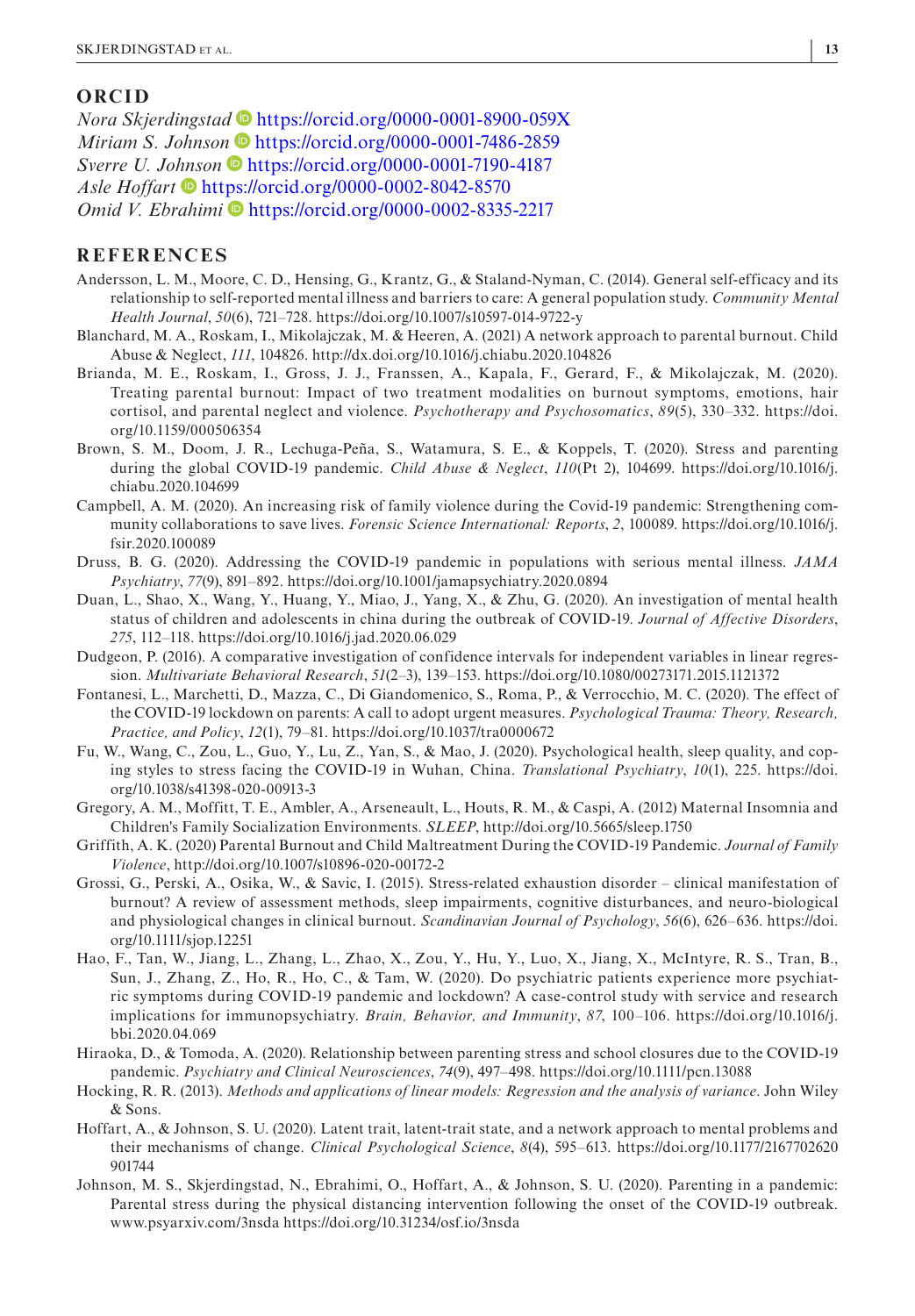- Johnson, S. U., Ebrahimi, O. V., & Hoffart, A. (2020). PTSD symptoms among health workers and public service providers during the COVID-19 outbreak. *PLoS One*, *15*(10), e0241032. [https://doi.org/10.1371/journ](https://doi.org/10.1371/journal.pone.0241032) [al.pone.0241032](https://doi.org/10.1371/journal.pone.0241032)
- Kawamoto, T., Furutani, K., & Alimardani, M. (2018). Preliminary validation of Japanese version of the parental burnout inventory and its relationship with perfectionism. *Frontiers in Psychology*, *9*, 970. [https://doi.](https://doi.org/10.3389/fpsyg.2018.00970) [org/10.3389/fpsyg.2018.00970](https://doi.org/10.3389/fpsyg.2018.00970)
- Kwok, S., & Wong, D. (2000). Mental health of parents with young children in Hong Kong: The roles of parenting stress and parenting self-efficacy. *Child and Family Social Work*, *5*, 57–65. [https://doi.](https://doi.org/10.1046/j.1365-2206.2000.00138.x) [org/10.1046/j.1365-2206.2000.00138.x](https://doi.org/10.1046/j.1365-2206.2000.00138.x)
- Lawson, M., Piel, M. H., & Simon, M. (2020). Child maltreatment during the COVID-19 pandemic: Consequences of parental job loss on psychological and physical abuse towards children. *Child Abuse & Neglect*, *110*(Pt2), 104709.<https://doi.org/10.1016/j.chiabu.2020.104709>
- Lebert-Charron, A., Dorard, G., Boujut, E., & Wendland, J. (2018). Maternal burnout syndrome: Contextual and psychological associated factors. *Frontiers in Psychology*, *9*, 885.<https://doi.org/10.3389/fpsyg.2018.00885>
- Lee, J. (2020). Mental health effects of school closures during COVID-19. *The Lancet Child & Adolescent Health*, *4*(6), 421. [https://doi.org/10.1016/S2352-4642\(20\)30109-7](https://doi.org/10.1016/S2352-4642(20)30109-7)
- McQuillan, M. E., Bates, J. E., Staples, A. D., & Deater-Deckard, K. (2019). Maternal stress, sleep, and parenting. *Journal of Family Psychology*, *33*(3), 349–359. <https://doi.org/10.1037/fam0000516>
- Mikolajczak, M., Brianda, M. E., Avalosse, H., & Roskam, I. (2018). Consequences of parental burnout: Its specific effect on child neglect and violence. *Child Abuse & Neglect*, *80*, 134–145. [https://doi.org/10.1016/j.](https://doi.org/10.1016/j.chiabu.2018.03.025) [chiabu.2018.03.025](https://doi.org/10.1016/j.chiabu.2018.03.025)
- Mikolajczak, M., Gross, J. J., & Roskam, I. (2019). Parental burnout: What is it, and why does it matter? *Clinical Psychological Science*, *7*(6), 1319–1329. <https://doi.org/10.1177/2167702619858430>
- Mikolajczak, M., & Roskam, I. (2018). A theoretical and clinical framework for parental burnout: The balance between risks and resources (BR2). *Frontiers in Psychology*, *9*, 886. <https://doi.org/10.3389/fpsyg.2018.00886>
- Mouton, B., & Roskam, I. (2015). Confident mothers, easier children: A quasi-experimental manipulation of mothers' self-efficacy. *Journal of Child and Family Studies*, *24*, 2485–2495.<https://doi.org/10.1007/s10826-014-0051-0>
- Pallesen, S., Bjorvatn, B., Nordhus, I. H., Sivertsen, B., Hjørnevik, M., & Morin, C. M. (2008). A new scale for measuring insomnia: The Bergen Insomnia Scale. *Perceptual and Motor Skills*, *107*(3), 691–706. [https://doi.](https://doi.org/10.2466/pms.107.3.691-706) [org/10.2466/pms.107.3.691-706](https://doi.org/10.2466/pms.107.3.691-706)
- Pontoppidan, M., Nielsen, T., & Kristensen, I. H. (2018). Psychometric properties of the Danish Parental Stress Scale: Rasch analysis in a sample of mothers with infants. *PLoS One*, *13*(11), e0205662. [https://doi.org/10.1371/](https://doi.org/10.1371/journal.pone.0205662) [journal.pone.0205662](https://doi.org/10.1371/journal.pone.0205662)
- Roskam, I., Raes, M. E., & Mikolajczak, M. (2017). Exhausted parents: Development and preliminary validation of parental burnout inventory. *Frontiers in Psychology*, *8*, 163.<https://doi.org/10.3389/fpsyg.2017.00163>
- Schwarzer, R., & Jerusalem, M. (1995). Generalized Self-Efficacy scale. In I. J. Weinman, S. Wright, & M. Johnston (Eds.), *Measures in health psychology: A user's portfolio. Causal and control beliefs* (pp. 35–37). NFER-NELSON.
- Sorkkila, M., & Aunola, K. (2019). Risk factors for parental burnout among Finnish Parents: The role of socially prescribed perfectionism. *Journal of Child and Family Studies*, *29*(3), 648–659. [https://doi.org/10.1007/s10826-](https://doi.org/10.1007/s10826-019-01607-1) [019-01607-1](https://doi.org/10.1007/s10826-019-01607-1)
- Spinelli, M., Lionetti, F., Pastore, M., & Fasolo, M. (2020). Parents' stress and children's psychological problems in families facing the COVID-19 outbreak in Italy. *Frontiers in Psychology*, *11*, 1713. [https://doi.org/10.3389/](https://doi.org/10.3389/fpsyg.2020.01713) [fpsyg.2020.01713](https://doi.org/10.3389/fpsyg.2020.01713)
- Wang, Q., Xu, R., & Volkow, N. D. (2020). Increased risk of COVID-19 infection and mortality in people with mental disorders: Analysis from electronic health records in the United States. *World Psychiatry*, [https://doi.](https://doi.org/10.1002/wps.20806) [org/10.1002/wps.20806](https://doi.org/10.1002/wps.20806)
- Wells, A. (2009). *Metacognitive therapy for anxiety and depression*. Guilford Press.
- Xiang, M., Zhang, Z., & Kuwahara, K. (2020). Impact of COVID-19 pandemic on children and adolescents' lifestyle behavior larger than expected. *Progress in Cardiovascular Diseases*, *63*(4), 531–532. [https://doi.org/10.1016/j.](https://doi.org/10.1016/j.pcad.2020.04.013) [pcad.2020.04.013](https://doi.org/10.1016/j.pcad.2020.04.013)

#### **SUPPORTING INFORMATION**

Additional supporting information may be found in the online version of the article at the publisher's website.

**How to cite this article:** Skjerdingstad, N., Johnson M. S., Johnson S. U., Hoffart A., & Ebrahimi O. V. (2021). Parental burnout during the COVID-19 pandemic. *Family Process*, 00, 1–15. <https://doi.org/10.1111/famp.12740>